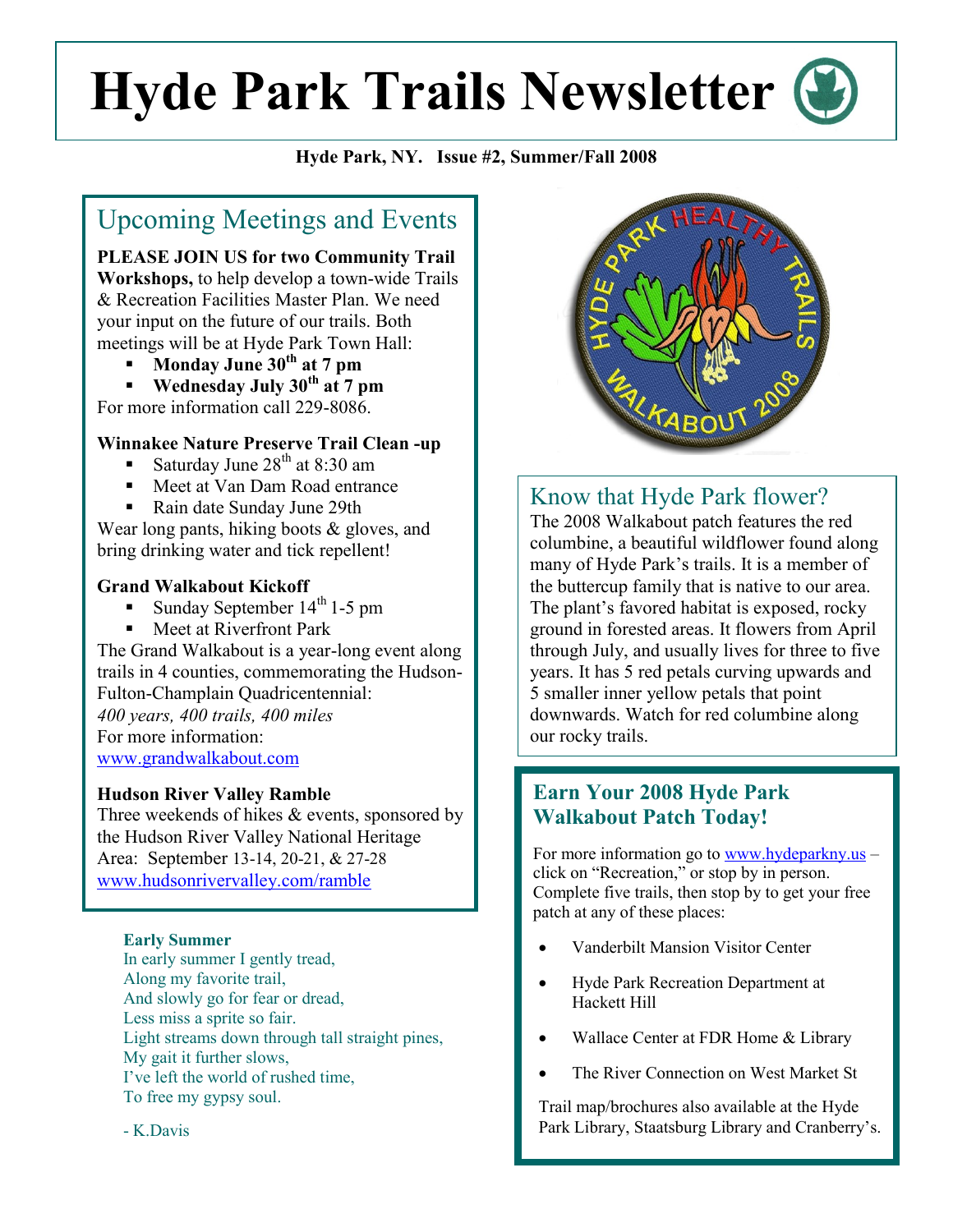#### **A talk with Dr. Howard Frumkin, National Health Leader born in Poughkeepsie** - Alanna Hjortland, SCA intern

Dr. Howard Frumkin is the Director of the National Center of Environmental Health at the Centers for Disease Control and Prevention (CDC) in Atlanta, Georgia. Originally from Poughkeepsie, he spoke at the Dutchess County Health Award Luncheon in April. His topic was the effect of global warming on health. Global warming is harming humans through the increase of natural disasters including droughts, heat waves, and floods. Global warming is also causing diseases that are more common in southern regions to move northwards with the change in weather.

After the luncheon I asked him some questions about his background and interests.

#### **What do you do for physical activity? Is it on a regular basis?**

Dr. Frumkin runs or goes to the gym almost every day. He used to bike to work, but the area where he now lives in Atlanta is not bike friendly. He also has a "no elevator" rule and takes the stairs up 8 flights to his office.

#### **How often do you hike? What is your favorite place to hike?**

He hikes as often as his schedule allows. His favorite place to hike is in Cohutta, in northern Georgia. This is a beautiful river basin that was once logged, but has since been converted to a nature area.

#### **Do you think being away from nature contributes to mental illnesses such as depression?**

Yes. Being in nature helps relieve the symptoms of mental illness. More research needs to be done about the link between humans and their environment and how being away from nature might contribute to mental illness.

#### **Are there current projects/studies you are working on or particularly interested in?**

Dr. Frumkin's current projects include issues of how climate change and the built environment impact human health. He is also working on the *No Child Left Inside* program.

(Frumkin, cont'd)

**How did you get into the health field?** 

Dr. Frumkin originally thought he was going to go into law, but then decided on medical school. He loves that the medical profession involves science, human service and cultural studies as well as health and community.

#### **Do you have any new books coming out?**

There are two: one is a new edition of his textbook *Environmental Health*, and the other will be follow-up to his book about urban sprawl and the built environment.

For more information on climate change and health go to:

www.usatoday.com/weather/climate/globalwarming/ 2008-04-09-climate-change-health\_N.htm

# **Trail partner recognized as Health Partner**

At its April luncheon, the Dutchess County Department of Health gave its individual Health Partner award to Karl Beard, of the NPS Rivers & Trails Program. Karl has partnered with HP Trails several times, including helping to establish the first trail section between the FDR and Vanderbilt sites in1991. More recently, he helped develop the Healthy Trails Walkabout.

"It's a little bit ironic to be singled out for a *partner* award," said Beard, "because whenever partners succeed, it's because they work *together*. Hyde Park Trails is a great example. The Town, the County, the national park, land trusts and volunteers have all really learned how to work together for the benefit of the community. I'm just glad to be a part of it."



**CDC's Dr. Howard Frumkin (left) with Karl Beard**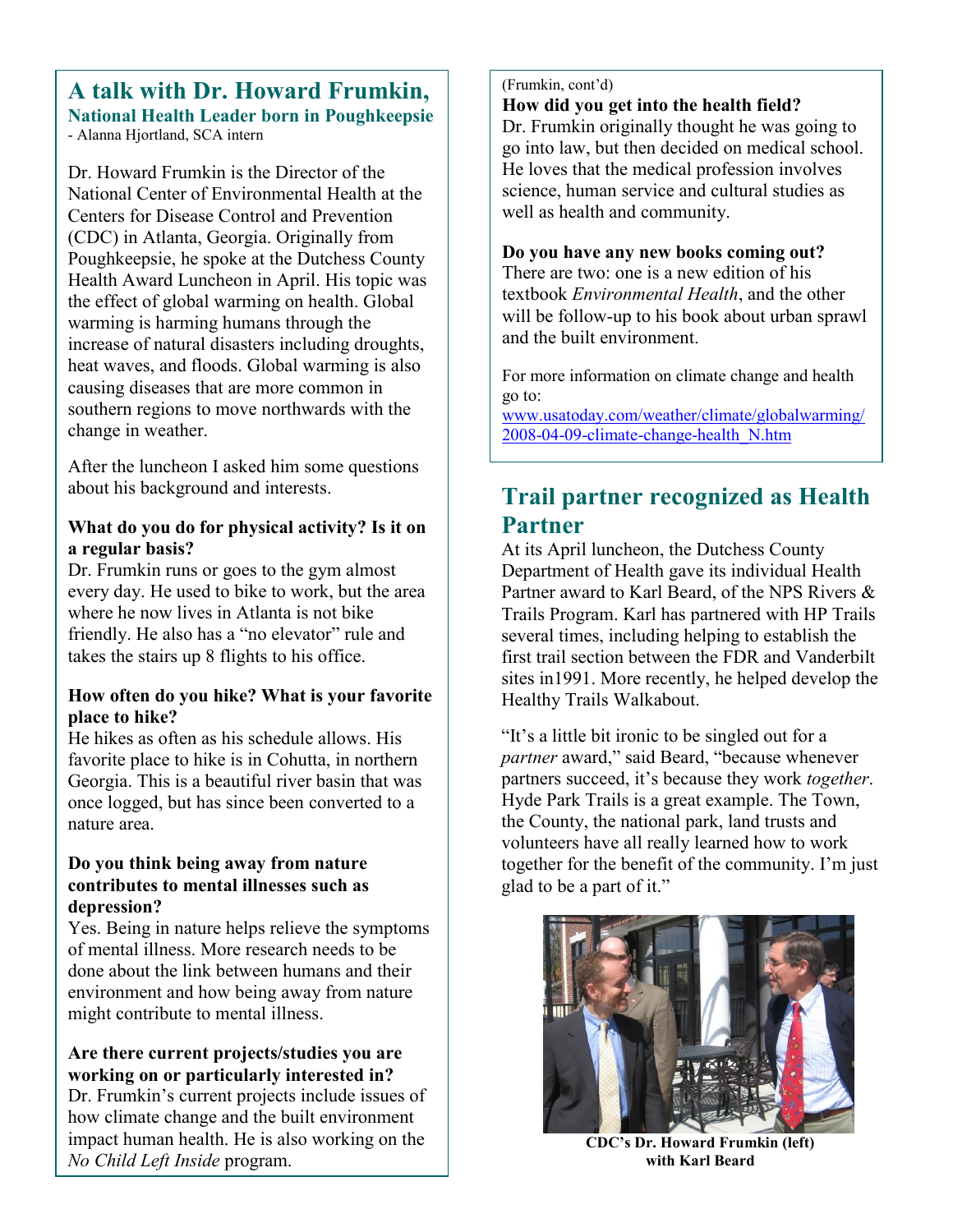## **Roosevelt Farm and Forest Trail Temporarily Closes for Construction**

The portion of the Hyde Park Trail between the Home of FDR National Historic Site and the Eleanor Roosevelt National Historic Site between Routes 9 and 9G is being **temporarily closed effective March 23, 2008.**  The trail will be undergoing rehabilitation work **expected to be completed in October 2008.** This work will include grading, resurfacing, a new bridge over the Maritie Kill, redesign of the Route 9 parking lot, and the creation of a new 8 car parking lot near Route 9G.

Thank you for your patience as we improve the park facilities.

## **Trail Maintenance Day at Val-Kill**

The Hyde Park Trails Committee geared up April  $12<sup>th</sup>$  for a day of trail maintenance at Val-Kill. Twelve people came together to including members of the "Fats in The Cats" Mountain Bike Club, and volunteers from the Student Conservation Association as well as the local community. They raked, sawed off low branches and clipped brush along the Val-Kill Loop Trail, making it clear for walking. The Val-Kill Loop Trail was a frequent walk of Eleanor Roosevelt's while she lived at Val-Kill. It is one mile around. The crew also cleared brush from the Top Cottage Trail. This is a beautiful hike with stream crossings and a view from the top toward the Hudson River and Catskills.



**Trail volunteers at Val-Kill**

# **What's the Story? New Trailhead Kiosks Tell All**

Visitors to Hyde Park Trails will get a new glimpse into the town's rich history when five trailhead kiosks receive new interpretive maps this summer. The panels will be installed at Riverfront Park, Hackett Hill, Pinewoods, Winnakee Nature Preserve and Roosevelt Farm Rd.

Hyde Park Recreation Director Kathleen Davis explained that each trailhead kiosk will receive two large, full-color panels, each with a map, pictures and brief history. One panel tells the general story of Hyde Park Trails, while the other is specific to the park or trail. The panels are weatherproof and will replace temporary posters that have been used for the last two years. A third side of each kiosk will be an enclosed bulletin board for temporary information about trails, events and local businesses.

Davis said that some of the histories were written by retired Dutchess County Historian Joyce Ghee and Syracuse University landscape historian Dr John Auwaerter. Others are based on interviews and writings of local experts Carney Rhinevault, Pete Androsz, Dr. Christopher Lindner of Bard College, and long-time Hyde Park historian Margaret Marquez. Artistic layout and design was done by Fiona Lawrence of New Paltz. The wooden kiosks were built by BOCES vocational students under the supervision of Darren Davidson, and volunteers Bob Arata, Bill Volk and Karl Jessen. The materials were paid for by a Recreation Trails grant from the New York State Office of Parks, Recreation and Historic Preservation.

Town Supervisor Pompey Delafield noted that the kiosks will help everyone, town residents and visitors alike, to understand and appreciate many of Hyde Park's special places, and he expressed gratitude to all who helped make them possible.

## **Adopt-a-trail can also mean adopting a trailhead kiosk**

We are looking for volunteers to help look after our new kiosks and bulletin boards. We need people to be the occasional eyes and ears at the trailhead, keeping the bulletin boards attractive and up-to-date, trimming weeds, and perhaps doing some occasional painting or small-scale repairs. If this sounds like it might be your speed, then please give us a call. Hyde Park Recreation, 229-8086.